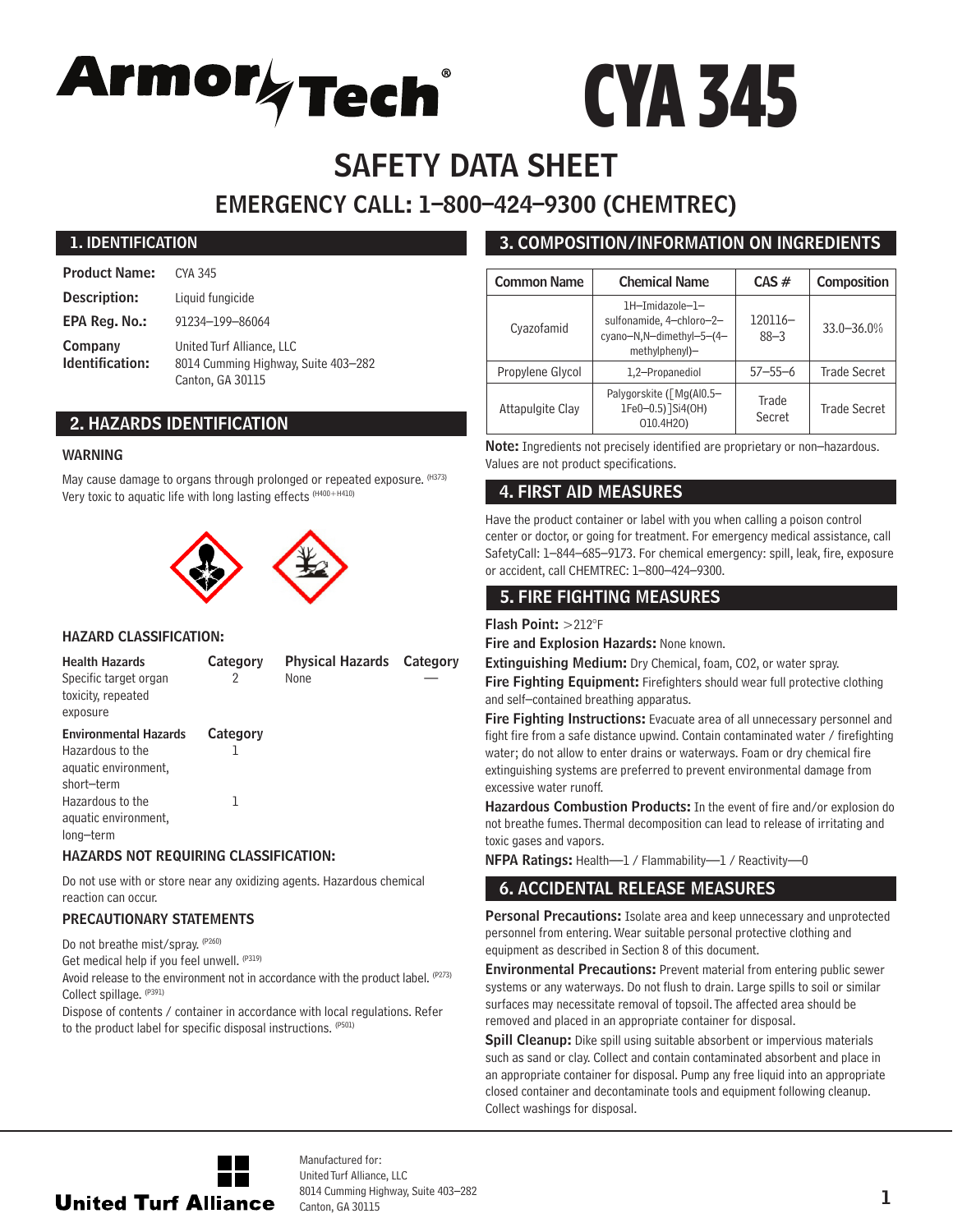# 7. HANDLING AND STORAGE

Handling: Avoid contact with skin, eyes or clothing. Wash thoroughly with soap and water after handling and before eating, drinking, chewing gum, using tobacco or using the toilet. Remove and wash contaminated clothing before reuse.

Storage: Store in a tightly closed container in a cool, dry place. Store in original container and out of reach of children, preferably in a locked storage area.

# 8. EXPOSURE CONTROLS/PERSONAL PROTECTION

Engineering Controls: Facilities storing or utilizing this material should be equipped with an eyewash station and a safety shower.

Protective Clothing: Applicators and other handlers must wear longsleeved shirt and long pants, socks, shoes, and chemical resistant gloves made of barrier laminate, butyl rubber ≥ 14 mils, nitrile rubber ≥ 14 mils, neoprene rubber  $\geq 14$  mils, polyvinyl chloride  $\geq 14$  mils, or Viton  $\geq 14$  mils.

General: Follow manufacturer's instructions for cleaning/maintaining PPE. If no such instructions for washables, use detergent and hot water. Keep and was PPE separately from other laundry.

# 9. PHYSICAL AND CHEMICAL PROPERTIES

| Appearance:                            | opaque cream liquid                      |
|----------------------------------------|------------------------------------------|
| Odor:                                  | hitter                                   |
| Melting/freezing point:                | not available                            |
| Boiling point/Boiling range:           | not available                            |
| Flammability:                          | $>$ 230 $\degree$ F; $>$ 110 $\degree$ C |
| Flammability limits (upper/<br>lower): | not available                            |
| Flash point:                           | $>212^{\circ}$ F                         |
| Auto-ignition temperature:             | not available                            |
| Decomposition temperature:             | not available                            |
| pH:                                    | 5.5-7.5 (1% dispersion)                  |
| Kinematic viscosity:                   | not available                            |
| Solubility:                            | not available                            |
| <b>Partition coefficient:</b>          | not available                            |
| Vapor pressure:                        | not available                            |
| <b>Bulk Density:</b>                   | 9.0-10.0 lbs/gal at $25^{\circ}$ C       |
| <b>Relative vapor density:</b>         | not available                            |
| Particle characteristics:              | not available                            |
|                                        |                                          |

#### 10. STABILITY AND REACTIVITY

CONDITIONS TO AVOID: None known. CHEMICAL STABILITY: Stable under all normal use and storage conditions. INCOMPATIBILITY WITH OTHER MATERIALS: None known. **HAZARDOUS DECOMPOSITION PRODUCTS: None known.** HAZARDOUS POLYMERIZATION: Will not occur.

# 11. TOXICOLOGICAL INFORMATION

The following data is from a substantially similar product:

**ORAL TOXICITY (rat LD<sub>50</sub>):**  $> 5,000$  mg/kg

**DERMAL TOXICITY (rat LD<sub>50</sub>):**  $> 2,000$  mg/kg

**INHALATION TOXICITY (rat LC<sub>50</sub>):**  $> 5.9$  mg/L (4-hr)

**EYE IRRITATION:** Not irritating (rats)

**SKIN IRRITATION: Mildly irritating** 

**SKIN SENSITIZATION:** Not a skin sensitizer (guinea pigs) CARCINOGENICITY:

EPA: Group D: Not likely to be Carcinogenic to Humans (Cyazofamid)

ACGIH: TLV Established (Attapulgite Clay) NTP: Listed (Attapulgite Clay)

**IARC:** Group 2B (Attapulgite Clay) **OSHA:** PEL Established (Attapulgite Clay) MUTAGENIC TOXICITY: No evidence of mutagenic effects during in vivo and in vitro assays.

REPRODUCTIVE TOXICITY: No evidence of reproductive toxicity has been demonstrated.

#### TOXICITY OF OTHER COMPONENTS:

Attapulgite Clay: Prolonged or repeated inhalation of dust may cause a disabling, progressive pulmonary fibrosis. Inhalation hazard may not exist in the liquid form. May cause eye irritation. Formulated product does not contain attapulgite clay in an inhalable dust form and therefore this is not a classifiable exposure hazard under GHS.

Propylene Glycol: Reported to cause central nervous system depression (anesthesia, dizziness, confusion), headache and nausea. Also, eye irritation may occur with lacrimation but no residual discomfort or injury. Prolonged contact to skin may cause mild to moderate irritation and possible allergic reactions. Chronic dietary exposure caused kidney and liver injury in experimental animals.

## 12. ECOLOGICAL INFORMATION

This pesticide is very highly toxic to oysters and mysids on an acute exposure basis.

#### The following information is for the active ingredient, Cyazofamid: AQUATIC TOXICITY

Rainbow Trout (96-hour LC<sub>co</sub>): 140  $\mu$ g/L; NOAEC: >140  $\mu$ g/L (no treatment related effects up to solubility limit) Bluegill (96-hour LC<sub>50</sub>): 140  $\mu$ g/L; NOAEC: >140  $\mu$ g/L (no treatment related effects up to solubility limit) Fathead Minnow (33-day NOAEC): 90.1  $\mu$ g/L Sheepshead Minnow (96–hour LC<sub>50</sub>):  $>84 \mu$ g/L; NOAEC: 84  $\mu$ g/L Daphnia (48-hour EC<sub>50</sub>):  $>1,300 \mu$ g/L; NOAEC: 1,300  $\mu$ g/L Eastern Oyster (96-hour EC<sub>50</sub>): 14.7  $\mu$ g/L; NOAEC: <4.8  $\mu$ g/L Duckweed (7-day EC<sub>50</sub>):  $>1,220 \mu$ g/L; NOAEC: 1,220  $\mu$ g/L Algae (96–hour  $IC_{50}$ : >95  $\mu$ g/L; NOAEC: 95  $\mu$ g/L

#### AVIAN TOXICITY

Bobwhite Quail (5–day  $LC_{50}$ ): >4,989 mg/kg diet Bobwhite Quail (15–day  $LD_{co}$ ):  $>$  2,000 mg/kg bw Bobwhite Quail (22–weeks NOAEC): 170 mg/kg diet

#### BEE TOXICITY

Honeybee (LD<sub>50</sub>):  $>100 \mu$ g/bee Honeybee (22-day NOAEC):  $150 \mu g/g$ 



Manufactured for: United Turf Alliance, LLC 8014 Cumming Highway, Suite 403–282  $\alpha$ 2014 Cumming Hignway, Suite 403–282<br>Canton, GA 30115